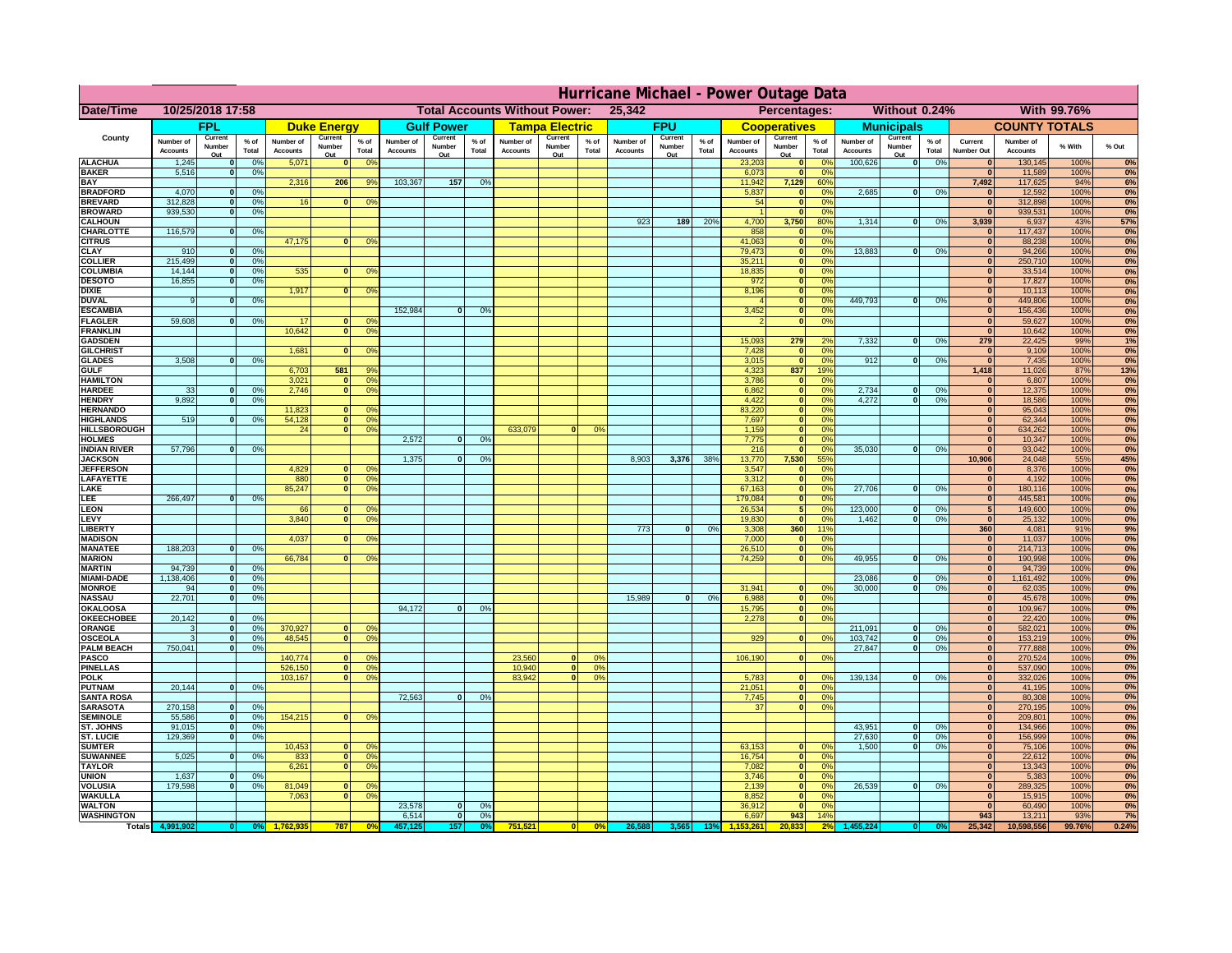# 10/25/2018 5:58 PM Hurricane Michael

| <b>Power Provider</b>                   | <b>County</b>       | <b>Number of Customers</b> | <b>Current Number Out</b> |                          | <b>Estimated Restore Time</b> |
|-----------------------------------------|---------------------|----------------------------|---------------------------|--------------------------|-------------------------------|
|                                         |                     |                            |                           | <b>Outage Percentage</b> |                               |
| West Florida Electric Cooperative, Inc. | <b>JACKSON</b>      | 13,723                     | 7,483                     | 54.53%                   | >5 days                       |
| Gulf Coast Electric Cooperative, Inc.   | BAY                 | 11,942                     | 7,129                     | 59.70%                   | >5 days                       |
| Florida Public Utilities Corporation    | <b>JACKSON</b>      | 8,903                      | 3,376                     | 37.92%                   | >5 days                       |
| West Florida Electric Cooperative, Inc. | CALHOUN             | 2,852                      | 2,061                     | 72.27%                   | >5 days                       |
| Gulf Coast Electric Cooperative, Inc.   | <b>CALHOUN</b>      | 1,848                      | 1,689                     | 91.40%                   | >5 days                       |
|                                         |                     |                            |                           |                          |                               |
| Gulf Coast Electric Cooperative, Inc.   | <b>GULF</b>         | 4,323                      | 837                       | 19.36%                   | >5 days                       |
| West Florida Electric Cooperative, Inc. | <b>WASHINGTON</b>   | 4,260                      | 834                       | 19.58%                   | >5 days                       |
| Duke Energy                             | <b>GULF</b>         | 6,703                      | 581                       | 8.67%                    | TBD                           |
| Talquin Electric Cooperative, Inc.      | <b>LIBERTY</b>      | 3,308                      | 360                       | 10.88%                   | >5 days                       |
| Talquin Electric Cooperative, Inc.      | GADSDEN             | 15,093                     | 279                       | 1.85%                    | 72                            |
| <b>Duke Energy</b>                      | BAY                 | 2,316                      | 206                       | 8.89%                    | <b>TBD</b>                    |
| Florida Public Utilities Corporation    | CALHOUN             | 923                        | 189                       | 20.48%                   | >5 days                       |
|                                         | BAY                 |                            | 157                       | 0.15%                    | $24$                          |
| <b>Gulf Power Company</b>               |                     | 103,367                    |                           |                          |                               |
| Gulf Coast Electric Cooperative, Inc.   | WASHINGTON          | 2,437                      | 109                       | 4.47%                    | >5 days                       |
| Gulf Coast Electric Cooperative, Inc.   | <b>JACKSON</b>      | 47                         | 47                        | 100.00%                  | >5 days                       |
| Talquin Electric Cooperative, Inc.      | LEON                | 26,534                     | 5                         | 0.02%                    | 48                            |
| Central Florida Electric Cooperative    | <b>ALACHUA</b>      | 875                        | $\mathbf 0$               | 0.00%                    | <b>TBD</b>                    |
| Central Florida Electric Cooperative    | <b>DIXIE</b>        | 7,595                      | $\pmb{0}$                 | 0.00%                    | <b>TBD</b>                    |
| Central Florida Electric Cooperative    | <b>GILCHRIST</b>    | 7,424                      | $\mathbf 0$               | 0.00%                    | Restored                      |
|                                         |                     |                            |                           |                          | TBD                           |
| Central Florida Electric Cooperative    | LAFAYETTE           | 9                          | $\pmb{0}$                 | 0.00%                    |                               |
| Central Florida Electric Cooperative    | LEVY                | 17,513                     | $\mathbf 0$               | 0.00%                    | Restored                      |
| Central Florida Electric Cooperative    | <b>MARION</b>       | 9                          | $\mathbf 0$               | 0.00%                    | TBD                           |
| Chattahoochee Electric                  | <b>GADSDEN</b>      | 1,173                      | $\mathbf 0$               | 0.00%                    | Restored                      |
| Choctawhatchee Electric Cooperative     | <b>HOLMES</b>       | 293                        | $\mathbf 0$               | 0.00%                    | Restored                      |
| Choctawhatchee Electric Cooperative     | <b>OKALOOSA</b>     | 15,795                     | $\mathbf 0$               | 0.00%                    | Restored                      |
| Choctawhatchee Electric Cooperative     | <b>SANTA ROSA</b>   | 201                        | 0                         | 0.00%                    | Restored                      |
| Choctawhatchee Electric Cooperative     | <b>WALTON</b>       | 36,812                     | $\mathbf 0$               | 0.00%                    | Restored                      |
|                                         |                     |                            |                           |                          |                               |
| City of Alachua                         | <b>ALACHUA</b>      | 4,426                      | $\pmb{0}$                 | 0.00%                    | TBD                           |
| City of Bartow                          | <b>POLK</b>         | 11,790                     | $\mathbf 0$               | 0.00%                    | <b>TBD</b>                    |
| City of Blountstown                     | CALHOUN             | 1,314                      | $\pmb{0}$                 | 0.00%                    | Restored                      |
| City of Bushnell                        | <b>SUMTER</b>       | 1,500                      | $\mathbf 0$               | 0.00%                    | <b>TBD</b>                    |
| City of Clewiston                       | <b>HENDRY</b>       | 4,272                      | 0                         | 0.00%                    | TBD                           |
| City of Fort Meade                      | <b>POLK</b>         | 2,379                      | $\mathbf 0$               | 0.00%                    | <b>TBD</b>                    |
| City of Havana                          | GADSDEN             | 1,391                      | $\pmb{0}$                 | 0.00%                    | Restored                      |
|                                         |                     |                            | $\mathbf 0$               |                          |                               |
| City of Leesburg                        | LAKE                | 22,000                     |                           | 0.00%                    | <b>TBD</b>                    |
| City of Moore Haven                     | <b>GLADES</b>       | 912                        | $\pmb{0}$                 | 0.00%                    | TBD                           |
| City of Mount Dora                      | LAKE                | 5,706                      | $\mathbf 0$               | 0.00%                    | TBD                           |
| City of Newberry                        | <b>ALACHUA</b>      | 1,727                      | $\pmb{0}$                 | 0.00%                    | TBD                           |
| City of Quincy                          | <b>GADSDEN</b>      | 4,768                      | $\mathbf 0$               | 0.00%                    | Restored                      |
| City of Starke                          | <b>BRADFORD</b>     | 2,685                      | $\pmb{0}$                 | 0.00%                    | TBD                           |
| City of Tallahassee                     | <b>LEON</b>         | 123,000                    | $\mathbf 0$               | 0.00%                    | Restored                      |
| City of Vero Beach                      | <b>INDIAN RIVER</b> | 35,030                     | $\pmb{0}$                 | 0.00%                    | <b>TBD</b>                    |
| City of Wauchula                        | <b>HARDEE</b>       |                            | $\mathbf 0$               | 0.00%                    | <b>TBD</b>                    |
|                                         |                     | 2,734                      |                           |                          |                               |
| City of Williston                       | LEVY                | 1,462                      | 0                         | 0.00%                    | <b>TBD</b>                    |
| City of Winter Park                     | <b>ORANGE</b>       | 13,941                     | $\mathbf 0$               | 0.00%                    | <b>TBD</b>                    |
| Clay Electric Cooperative               | <b>ALACHUA</b>      | 22,328                     | $\pmb{0}$                 | 0.00%                    | <b>TBD</b>                    |
| Clay Electric Cooperative               | <b>BAKER</b>        | 2,476                      | $\mathbf 0$               | 0.00%                    | <b>TBD</b>                    |
| Clay Electric Cooperative               | <b>BRADFORD</b>     | 5,837                      | $\mathbf 0$               | 0.00%                    | TBD                           |
| Clay Electric Cooperative               | <b>CLAY</b>         | 79,473                     | $\pmb{0}$                 | 0.00%                    | <b>TBD</b>                    |
| Clay Electric Cooperative               | <b>COLUMBIA</b>     | 16,922                     | 0                         | 0.00%                    | TBD                           |
|                                         |                     |                            |                           |                          |                               |
| Clay Electric Cooperative               | <b>DUVAL</b>        | $\overline{4}$             | $\pmb{0}$                 | 0.00%                    | TBD                           |
| Clay Electric Cooperative               | <b>FLAGLER</b>      | $\overline{2}$             | 0                         | 0.00%                    | TBD                           |
| Clay Electric Cooperative               | <b>GILCHRIST</b>    | $\overline{4}$             | $\mathsf{O}\xspace$       | 0.00%                    | <b>TBD</b>                    |
| Clay Electric Cooperative               | LAKE                | 2,239                      | 0                         | 0.00%                    | TBD                           |
| Clay Electric Cooperative               | LEVY                | 712                        | $\mathsf{O}\xspace$       | 0.00%                    | <b>TBD</b>                    |
| Clay Electric Cooperative               | <b>MARION</b>       | 16,301                     | 0                         | 0.00%                    | TBD                           |
| Clay Electric Cooperative               | PUTNAM              | 21,051                     | $\pmb{0}$                 | 0.00%                    | <b>TBD</b>                    |
|                                         |                     |                            |                           |                          |                               |
| Clay Electric Cooperative               | SUWANNEE            | 5                          | 0                         | 0.00%                    | TBD                           |
| Clay Electric Cooperative               | <b>UNION</b>        | 3,746                      | $\pmb{0}$                 | 0.00%                    | <b>TBD</b>                    |
| Clay Electric Cooperative               | VOLUSIA             | 2,139                      | 0                         | 0.00%                    | TBD                           |
| Duke Energy                             | <b>ALACHUA</b>      | 5,071                      | $\pmb{0}$                 | 0.00%                    | Restored                      |
| Duke Energy                             | <b>BREVARD</b>      | 16                         | $\pmb{0}$                 | 0.00%                    | Restored                      |
| Duke Energy                             | <b>CITRUS</b>       | 47,175                     | $\pmb{0}$                 | 0.00%                    | Restored                      |
| Duke Energy                             | COLUMBIA            | 535                        | $\pmb{0}$                 | 0.00%                    | Restored                      |
| <b>Duke Energy</b>                      | <b>DIXIE</b>        | 1,917                      | $\pmb{0}$                 | 0.00%                    | Restored                      |
|                                         |                     |                            |                           |                          |                               |
| Duke Energy                             | <b>FLAGLER</b>      | 17                         | 0                         | 0.00%                    | Restored                      |
| <b>Duke Energy</b>                      | <b>FRANKLIN</b>     | 10,642                     | $\pmb{0}$                 | 0.00%                    | Restored                      |
| Duke Energy                             | <b>GILCHRIST</b>    | 1,681                      | $\pmb{0}$                 | 0.00%                    | Restored                      |
| Duke Energy                             | <b>HAMILTON</b>     | 3,021                      | $\pmb{0}$                 | 0.00%                    | Restored                      |
| Duke Energy                             | HARDEE              | 2,746                      | 0                         | 0.00%                    | Restored                      |
| <b>Duke Energy</b>                      | <b>HERNANDO</b>     | 11,823                     | $\pmb{0}$                 | 0.00%                    | Restored                      |
| Duke Energy                             | <b>HIGHLANDS</b>    | 54,128                     | 0                         | 0.00%                    | Restored                      |
|                                         |                     |                            | $\pmb{0}$                 |                          |                               |
| Duke Energy                             | HILLSBOROUGH        | 24                         |                           | 0.00%                    | Restored                      |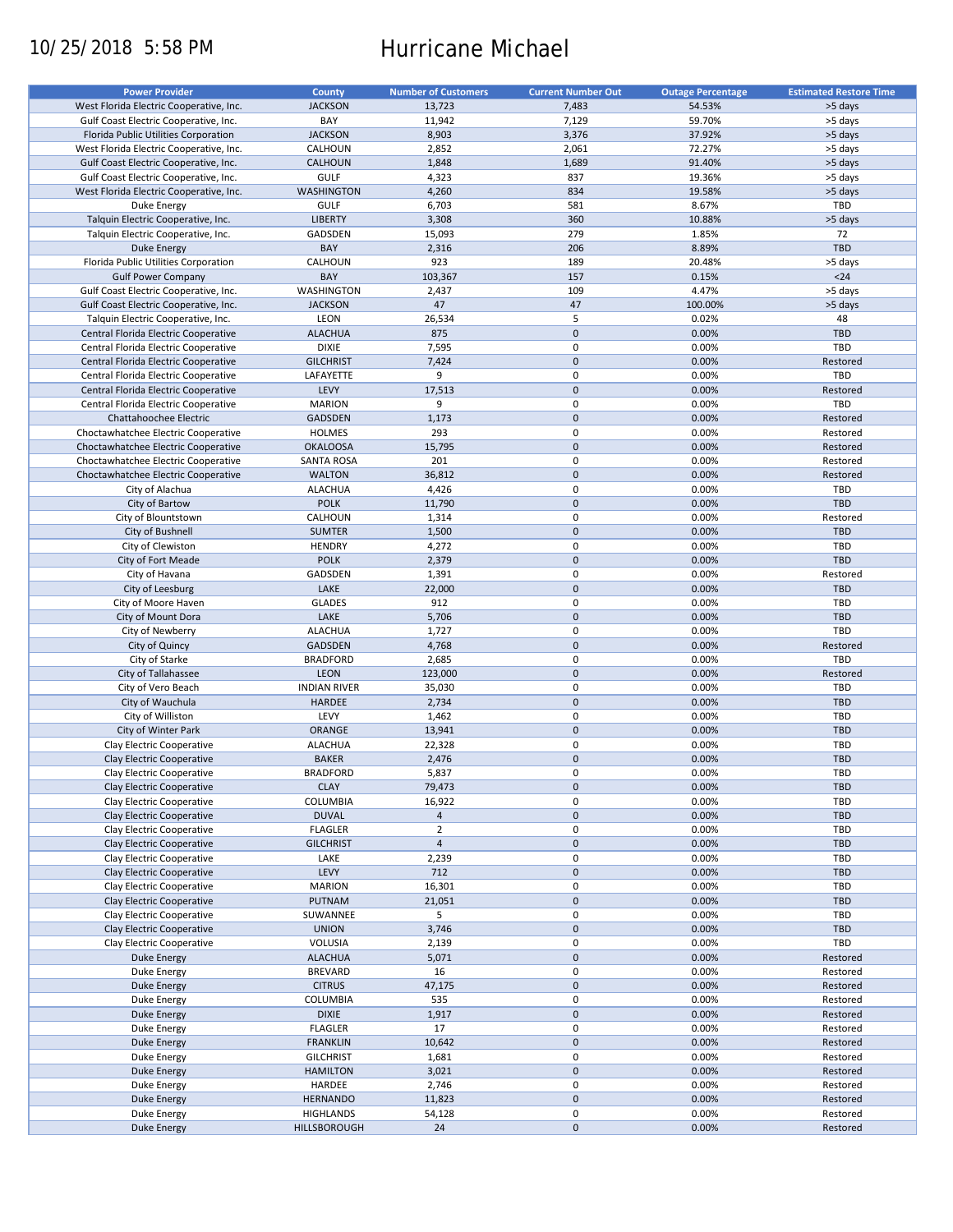### 10/25/2018 5:58 PM Hurricane Michael

| Duke Energy                                        | <b>JEFFERSON</b>    | 4,829          | $\pmb{0}$           | 0.00% | Restored   |
|----------------------------------------------------|---------------------|----------------|---------------------|-------|------------|
| <b>Duke Energy</b>                                 | LAFAYETTE           | 880            | $\mathbf 0$         | 0.00% | Restored   |
|                                                    |                     |                |                     |       |            |
| Duke Energy                                        | LAKE                | 85,247         | 0                   | 0.00% | Restored   |
| <b>Duke Energy</b>                                 | LEON                | 66             | $\mathbf 0$         | 0.00% | Restored   |
|                                                    |                     |                |                     |       |            |
| Duke Energy                                        | LEVY                | 3,840          | $\pmb{0}$           | 0.00% | Restored   |
| <b>Duke Energy</b>                                 | <b>MADISON</b>      | 4,037          | $\mathbf 0$         | 0.00% | Restored   |
| Duke Energy                                        | <b>MARION</b>       | 66,784         | 0                   | 0.00% | Restored   |
|                                                    |                     |                |                     |       |            |
| <b>Duke Energy</b>                                 | ORANGE              | 370,927        | $\mathbf 0$         | 0.00% | Restored   |
| Duke Energy                                        | <b>OSCEOLA</b>      | 48,545         | 0                   | 0.00% | Restored   |
| <b>Duke Energy</b>                                 | PASCO               | 140,774        | $\mathbf 0$         | 0.00% | Restored   |
|                                                    |                     |                |                     |       |            |
| Duke Energy                                        | PINELLAS            | 526,150        | 0                   | 0.00% | Restored   |
| <b>Duke Energy</b>                                 | <b>POLK</b>         | 103,167        | $\mathbf 0$         | 0.00% | Restored   |
|                                                    |                     |                |                     |       |            |
| Duke Energy                                        | SEMINOLE            | 154,215        | $\pmb{0}$           | 0.00% | Restored   |
| <b>Duke Energy</b>                                 | <b>SUMTER</b>       | 10,453         | $\mathbf 0$         | 0.00% | Restored   |
|                                                    |                     | 833            | 0                   | 0.00% | Restored   |
| Duke Energy                                        | SUWANNEE            |                |                     |       |            |
| <b>Duke Energy</b>                                 | <b>TAYLOR</b>       | 6,261          | $\pmb{0}$           | 0.00% | Restored   |
| Duke Energy                                        | VOLUSIA             | 81,049         | $\pmb{0}$           | 0.00% | Restored   |
|                                                    |                     |                |                     |       |            |
| <b>Duke Energy</b>                                 | <b>WAKULLA</b>      | 7,063          | $\pmb{0}$           | 0.00% | Restored   |
| Escambia River Electric Cooperative, Inc.          | <b>ESCAMBIA</b>     | 3,452          | $\pmb{0}$           | 0.00% | <b>TBD</b> |
| Escambia River Electric Cooperative, Inc.          | <b>SANTA ROSA</b>   | 7,544          | $\pmb{0}$           | 0.00% | <b>TBD</b> |
|                                                    |                     |                |                     |       |            |
| Florida Keys Electric Cooperative                  | <b>MONROE</b>       | 31,941         | $\pmb{0}$           | 0.00% | <b>TBD</b> |
| Florida Power and Light Company                    | <b>ALACHUA</b>      | 1,245          | $\pmb{0}$           | 0.00% | <b>TBD</b> |
|                                                    |                     |                |                     |       |            |
| Florida Power and Light Company                    | <b>BAKER</b>        | 5,516          | 0                   | 0.00% | <b>TBD</b> |
| Florida Power and Light Company                    | <b>BRADFORD</b>     | 4,070          | $\pmb{0}$           | 0.00% | <b>TBD</b> |
|                                                    |                     |                |                     |       |            |
| Florida Power and Light Company                    | <b>BREVARD</b>      | 312,828        | $\pmb{0}$           | 0.00% | TBD        |
| Florida Power and Light Company                    | <b>BROWARD</b>      | 939,530        | $\pmb{0}$           | 0.00% | <b>TBD</b> |
| Florida Power and Light Company                    | CHARLOTTE           | 116,579        | 0                   | 0.00% | TBD        |
|                                                    |                     |                |                     |       |            |
| Florida Power and Light Company                    | <b>CLAY</b>         | 910            | $\mathbf 0$         | 0.00% | <b>TBD</b> |
| Florida Power and Light Company                    | <b>COLLIER</b>      | 215,499        | $\pmb{0}$           | 0.00% | <b>TBD</b> |
|                                                    |                     |                |                     |       |            |
| Florida Power and Light Company                    | <b>COLUMBIA</b>     | 14,144         | $\mathbf 0$         | 0.00% | <b>TBD</b> |
| Florida Power and Light Company                    | <b>DESOTO</b>       | 16,855         | 0                   | 0.00% | <b>TBD</b> |
| Florida Power and Light Company                    | <b>DUVAL</b>        | 9              | $\mathbf 0$         | 0.00% | <b>TBD</b> |
|                                                    |                     |                |                     |       |            |
| Florida Power and Light Company                    | <b>FLAGLER</b>      | 59,608         | $\pmb{0}$           | 0.00% | TBD        |
| Florida Power and Light Company                    | <b>GLADES</b>       | 3,508          | $\pmb{0}$           | 0.00% | <b>TBD</b> |
|                                                    |                     |                |                     |       |            |
| Florida Power and Light Company                    | HARDEE              | 33             | 0                   | 0.00% | TBD        |
| Florida Power and Light Company                    | <b>HENDRY</b>       | 9,892          | $\mathbf 0$         | 0.00% | <b>TBD</b> |
|                                                    |                     |                | $\pmb{0}$           |       | TBD        |
| Florida Power and Light Company                    | <b>HIGHLANDS</b>    | 519            |                     | 0.00% |            |
| Florida Power and Light Company                    | <b>INDIAN RIVER</b> | 57,796         | $\mathbf 0$         | 0.00% | <b>TBD</b> |
| Florida Power and Light Company                    | LEE                 | 266,497        | $\pmb{0}$           | 0.00% | TBD        |
|                                                    |                     |                |                     |       |            |
| Florida Power and Light Company                    | MANATEE             | 188,203        | $\mathbf 0$         | 0.00% | <b>TBD</b> |
| Florida Power and Light Company                    | <b>MARTIN</b>       | 94,739         | $\pmb{0}$           | 0.00% | TBD        |
|                                                    |                     |                |                     |       |            |
| Florida Power and Light Company                    | MIAMI-DADE          | 1,138,406      | $\mathbf 0$         | 0.00% | <b>TBD</b> |
| Florida Power and Light Company                    | <b>MONROE</b>       | 94             | $\pmb{0}$           | 0.00% | <b>TBD</b> |
| Florida Power and Light Company                    | NASSAU              | 22,701         | $\mathbf 0$         | 0.00% | <b>TBD</b> |
|                                                    |                     |                |                     |       |            |
| Florida Power and Light Company                    | OKEECHOBEE          | 20,142         | 0                   | 0.00% | <b>TBD</b> |
| Florida Power and Light Company                    | ORANGE              | $\overline{3}$ | $\mathbf 0$         | 0.00% | <b>TBD</b> |
|                                                    |                     |                |                     |       |            |
| Florida Power and Light Company                    | <b>OSCEOLA</b>      | 3              | $\pmb{0}$           | 0.00% | <b>TBD</b> |
| Florida Power and Light Company                    | PALM BEACH          | 750,041        | $\mathbf 0$         | 0.00% | <b>TBD</b> |
|                                                    |                     |                | $\mathbf 0$         |       | TBD        |
| Florida Power and Light Company                    | PUTNAM              | 20,144         |                     | 0.00% |            |
| Florida Power and Light Company                    | SARASOTA            | 270,158        | $\mathbf 0$         | 0.00% | <b>TBD</b> |
| Florida Power and Light Company                    | SEMINOLE            | 55,586         | 0                   | 0.00% | TBD        |
|                                                    |                     |                |                     |       |            |
| Florida Power and Light Company                    | ST. JOHNS           | 91,015         | $\mathbf 0$         | 0.00% | <b>TBD</b> |
| Florida Power and Light Company                    | ST. LUCIE           | 129,369        | 0                   | 0.00% | TBD        |
| Florida Power and Light Company                    | SUWANNEE            | 5,025          | $\mathbf 0$         | 0.00% | <b>TBD</b> |
|                                                    |                     |                |                     |       |            |
| Florida Power and Light Company                    | <b>UNION</b>        | 1,637          | 0                   | 0.00% | TBD        |
| Florida Power and Light Company                    | <b>VOLUSIA</b>      | 179,598        | $\mathbf 0$         | 0.00% | TBD        |
|                                                    |                     |                |                     |       |            |
| Florida Public Utilities Corporation               | <b>LIBERTY</b>      | 773            | 0                   | 0.00% | >5 days    |
| Florida Public Utilities Corporation               | NASSAU              | 15,989         | $\pmb{0}$           | 0.00% | Restored   |
| Fort Pierce Utilities Authority                    | ST. LUCIE           | 27,630         | 0                   | 0.00% | TBD        |
|                                                    |                     |                |                     |       |            |
| Gainesville (Gainesville Regional Utilities - GRU) | <b>ALACHUA</b>      | 94,473         | $\pmb{0}$           | 0.00% | <b>TBD</b> |
| Glades Electric Cooperative, Inc.                  | <b>GLADES</b>       | 3,015          | $\pmb{0}$           | 0.00% | TBD        |
|                                                    |                     | $\mathbf 0$    | $\mathbf 0$         |       | <b>TBD</b> |
| Glades Electric Cooperative, Inc.                  | HARDEE              |                |                     |       |            |
| Glades Electric Cooperative, Inc.                  | <b>HENDRY</b>       | 3,530          | $\pmb{0}$           | 0.00% | TBD        |
| Glades Electric Cooperative, Inc.                  | <b>HIGHLANDS</b>    | 7,321          | $\pmb{0}$           | 0.00% | <b>TBD</b> |
|                                                    |                     |                |                     |       |            |
| Glades Electric Cooperative, Inc.                  | OKEECHOBEE          | 2,278          | $\pmb{0}$           | 0.00% | TBD        |
| Green Cove Springs Electric                        | <b>CLAY</b>         | 3,889          | $\pmb{0}$           | 0.00% | <b>TBD</b> |
|                                                    |                     |                |                     |       |            |
| Gulf Coast Electric Cooperative, Inc.              | <b>WALTON</b>       | 100            | $\pmb{0}$           | 0.00% | TBD        |
| <b>Gulf Power Company</b>                          | <b>ESCAMBIA</b>     | 152,984        | $\pmb{0}$           | 0.00% | Restored   |
| <b>Gulf Power Company</b>                          | <b>HOLMES</b>       | 2,572          | $\pmb{0}$           | 0.00% | Restored   |
|                                                    |                     |                |                     |       |            |
| <b>Gulf Power Company</b>                          | <b>JACKSON</b>      | 1,375          | $\pmb{0}$           | 0.00% | Restored   |
| <b>Gulf Power Company</b>                          | <b>OKALOOSA</b>     | 94,172         | $\pmb{0}$           | 0.00% | Restored   |
|                                                    |                     |                |                     |       |            |
| <b>Gulf Power Company</b>                          | <b>SANTA ROSA</b>   | 72,563         | $\pmb{0}$           | 0.00% | Restored   |
| <b>Gulf Power Company</b>                          | <b>WALTON</b>       | 23,578         | $\pmb{0}$           | 0.00% | Restored   |
| <b>Gulf Power Company</b>                          | <b>WASHINGTON</b>   | 6,514          | $\mathsf{O}\xspace$ | 0.00% | Restored   |
|                                                    |                     |                |                     |       |            |